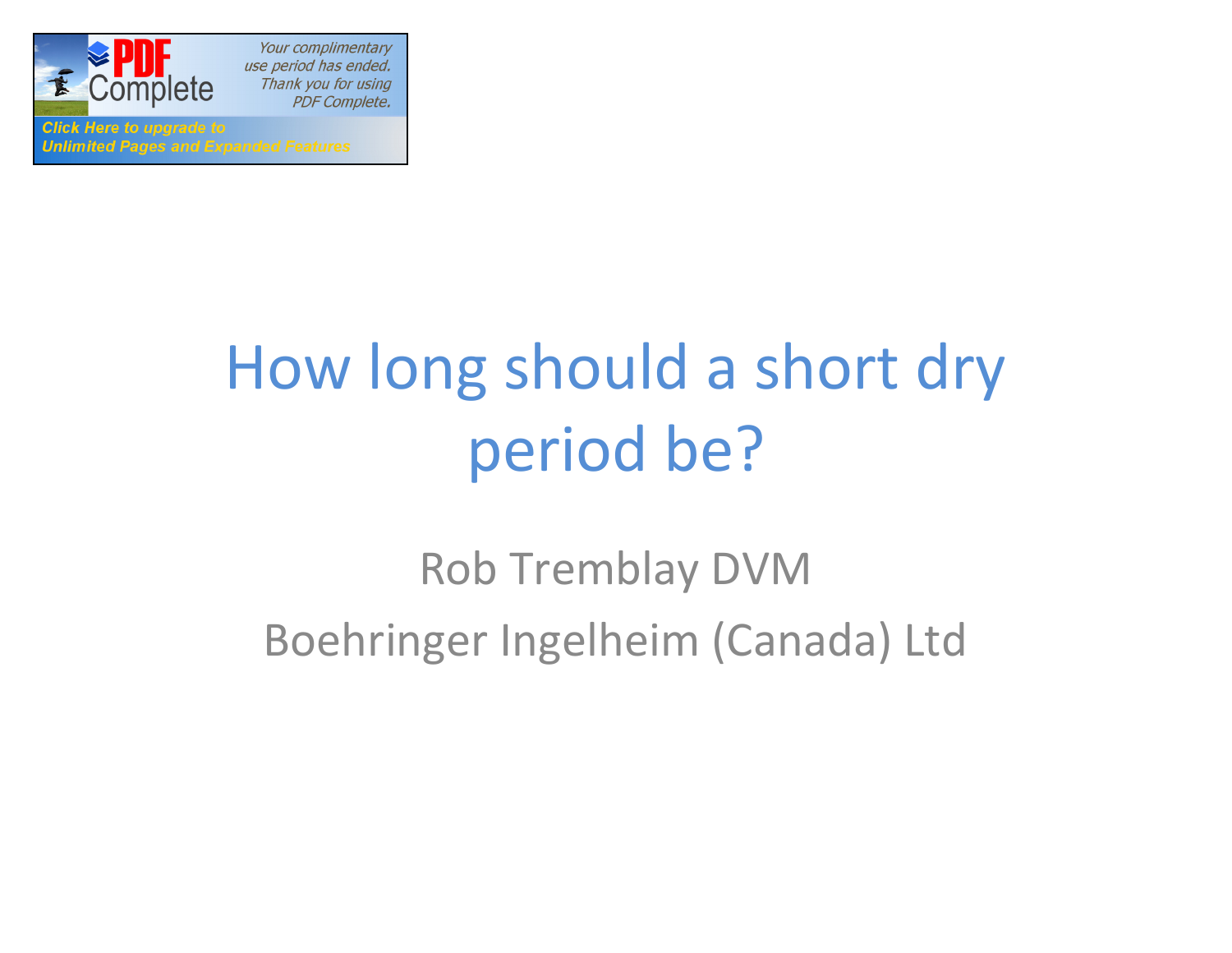

## • The dry period:

- The 'conventional' 60 day dry period goes back more than 100 years but was more or less standardized in the 1940's.
- The intention of the 60 day dry period is to establish a balance between lost milk production at the end of one lactation and the increase in productivity in the next lactation.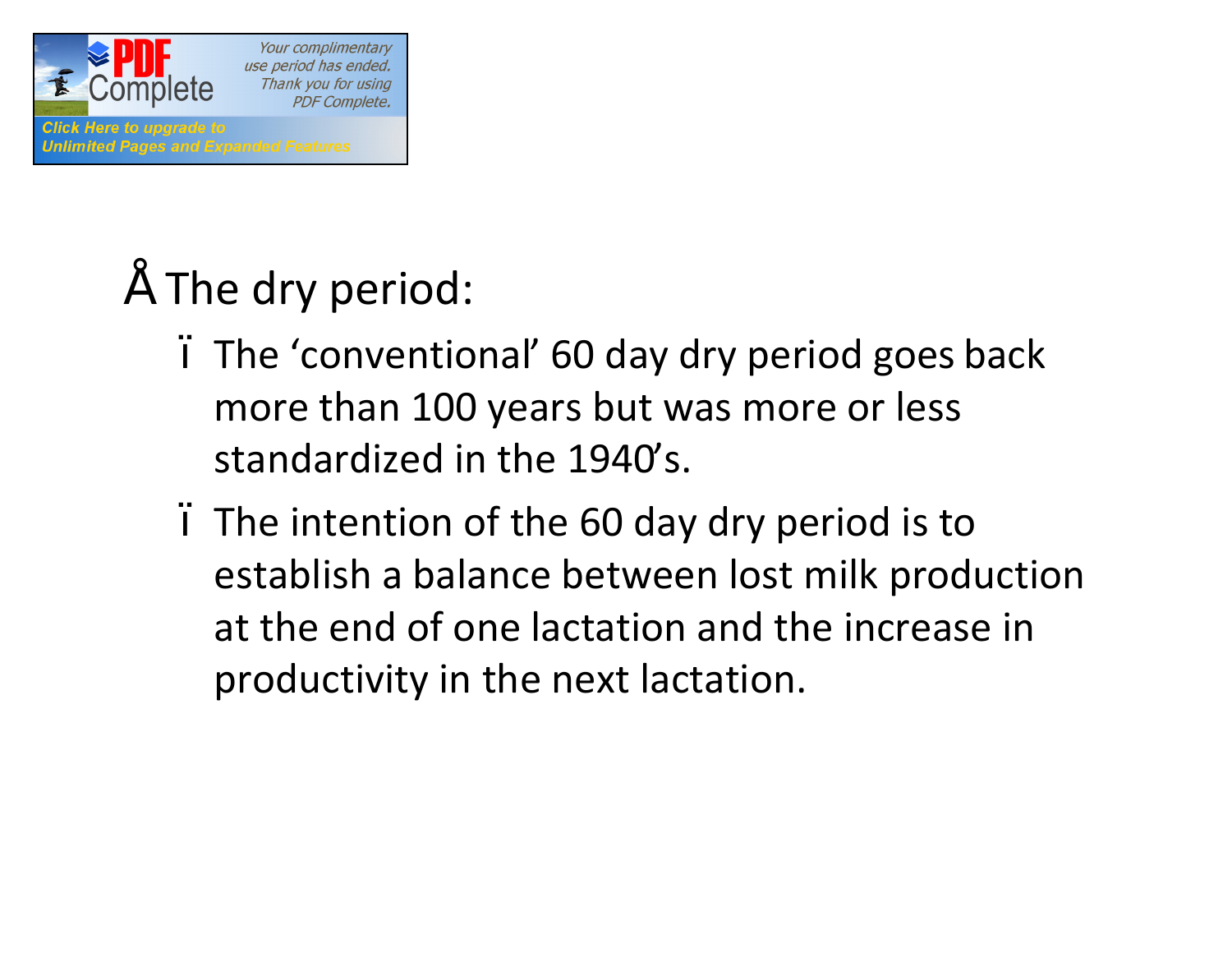

- $\tilde{ }$  The dry period:
	- Theories about why a dry period works:
		- Gives cows a chance to focus on energy and nutritional demands of the fetus and the cow herself.
		- Breaks the constant stimulation of the cow's hormonal stimulation of lactation (galactopoietic and milk stimulating hormones).
		- Allows generation of new milk-producing tissue in the udder.
		- Allows replacement of less active milk producing tissues.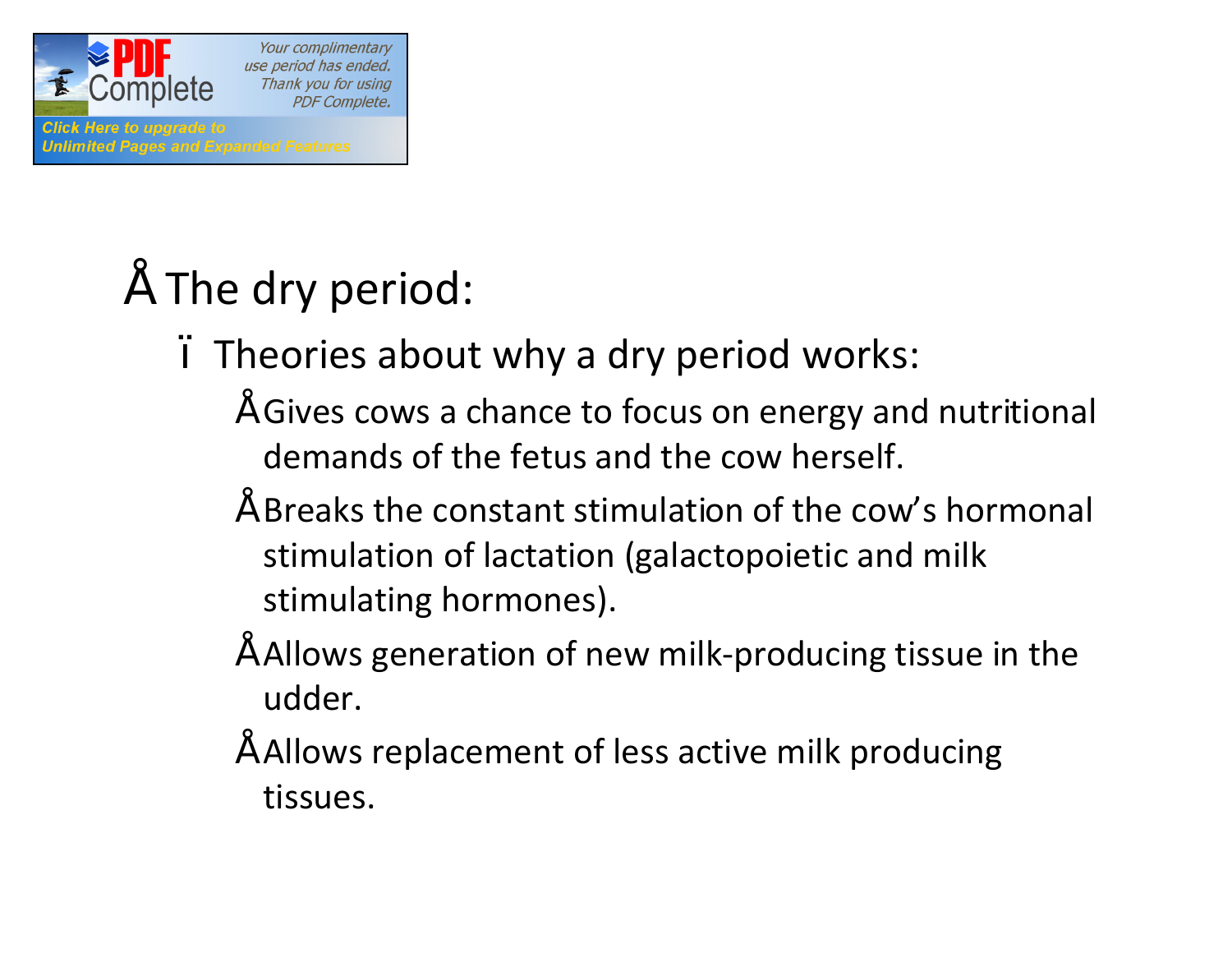

## The dry period:

- There have been substantial changes in dairy management that has increased milk production (and exploited the cow's genetic potential to make milk).
- Feeding management for increased production has introduced increased risks to the cow's health (DA's, ketosis, fatty liver, etc) that are greatest in fresh cows.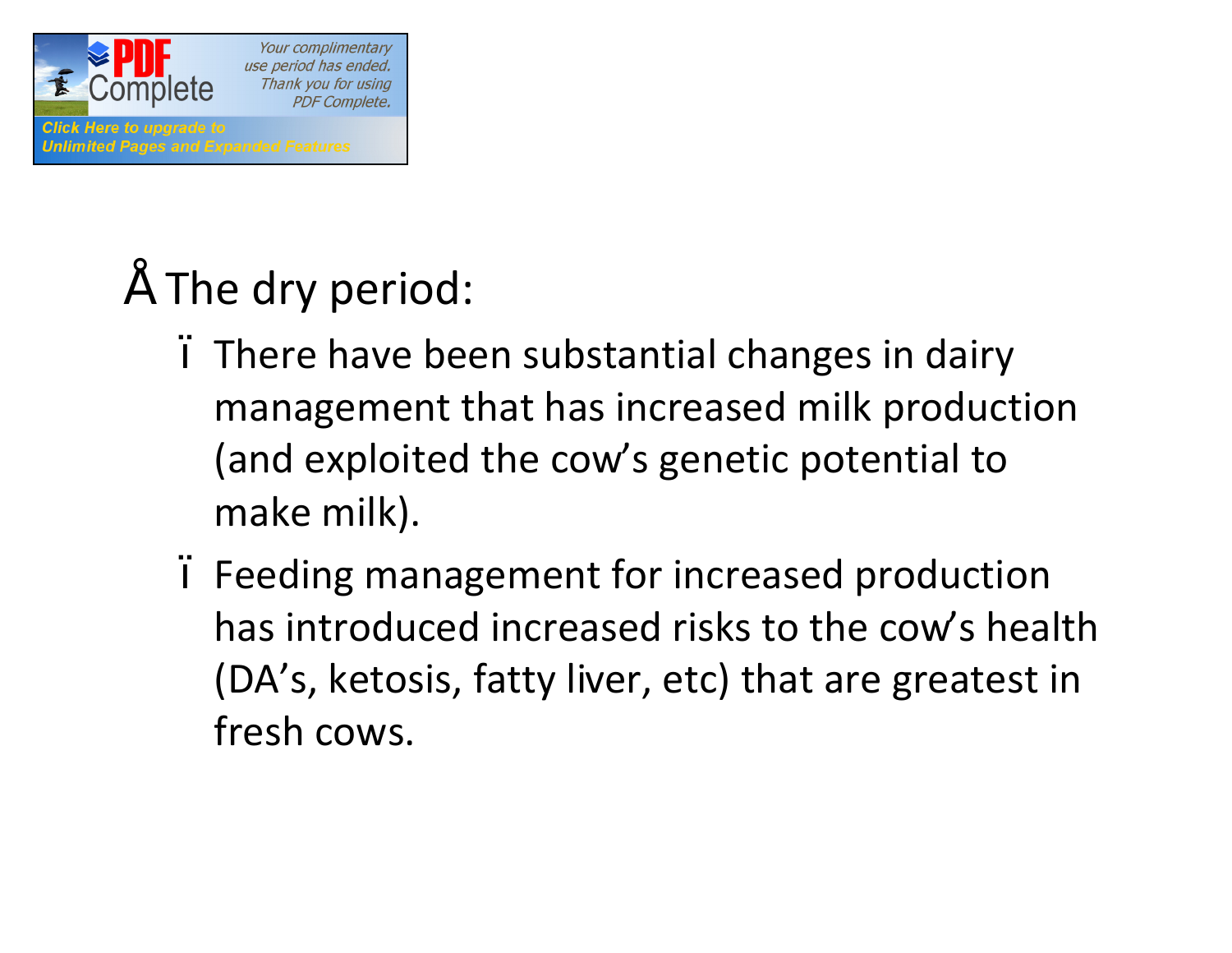

**Click Here to upgrade to** 

**Unlimited Pages and Expanded Features** 

Your complimentary use period has ended. Thank you for using PDF Complete.

#### **Metabolic Problems Early Postpartum** Genetic Gain bST/IGF-I **Nutritional Management** Photoperiod Management High Yield at Milk Milk Yield **Stasis Increased Milking**<br>Frequency Days in Milk

*Changes in dairy cow management that i mpact on overall milk production.*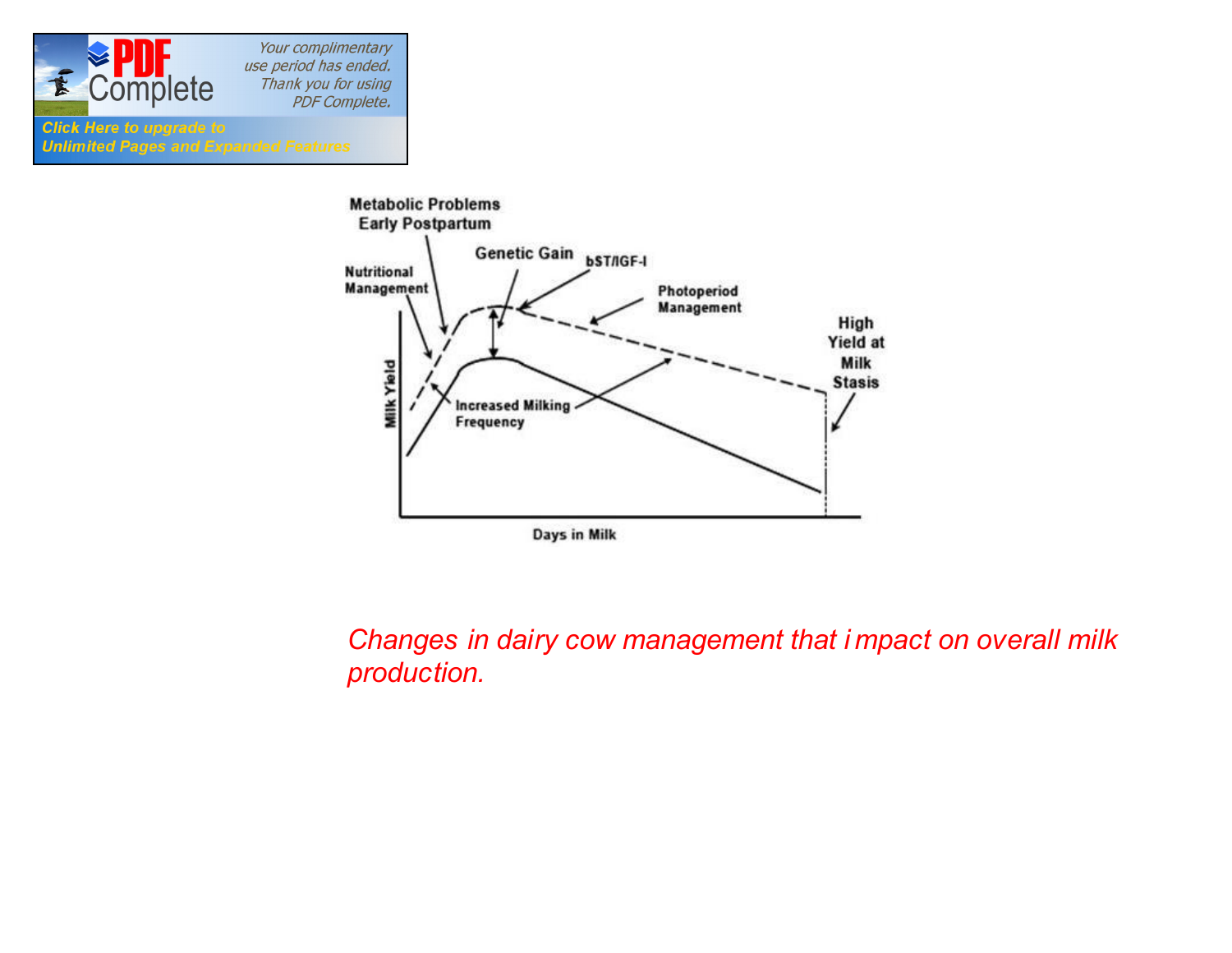

- What happens in the dry period?
	- The dry period is a time where the udder replaces cells that have died or are not producing milk.
	- There is an increase in the overall milk-producing cells in the udder during the dry period.
	- Milk production will be anywhere from 10 to 25% less than for cows with no dry period than in cows with a conventional dry period…….some US studies promoting limited dry periods boost production through the use of rBST.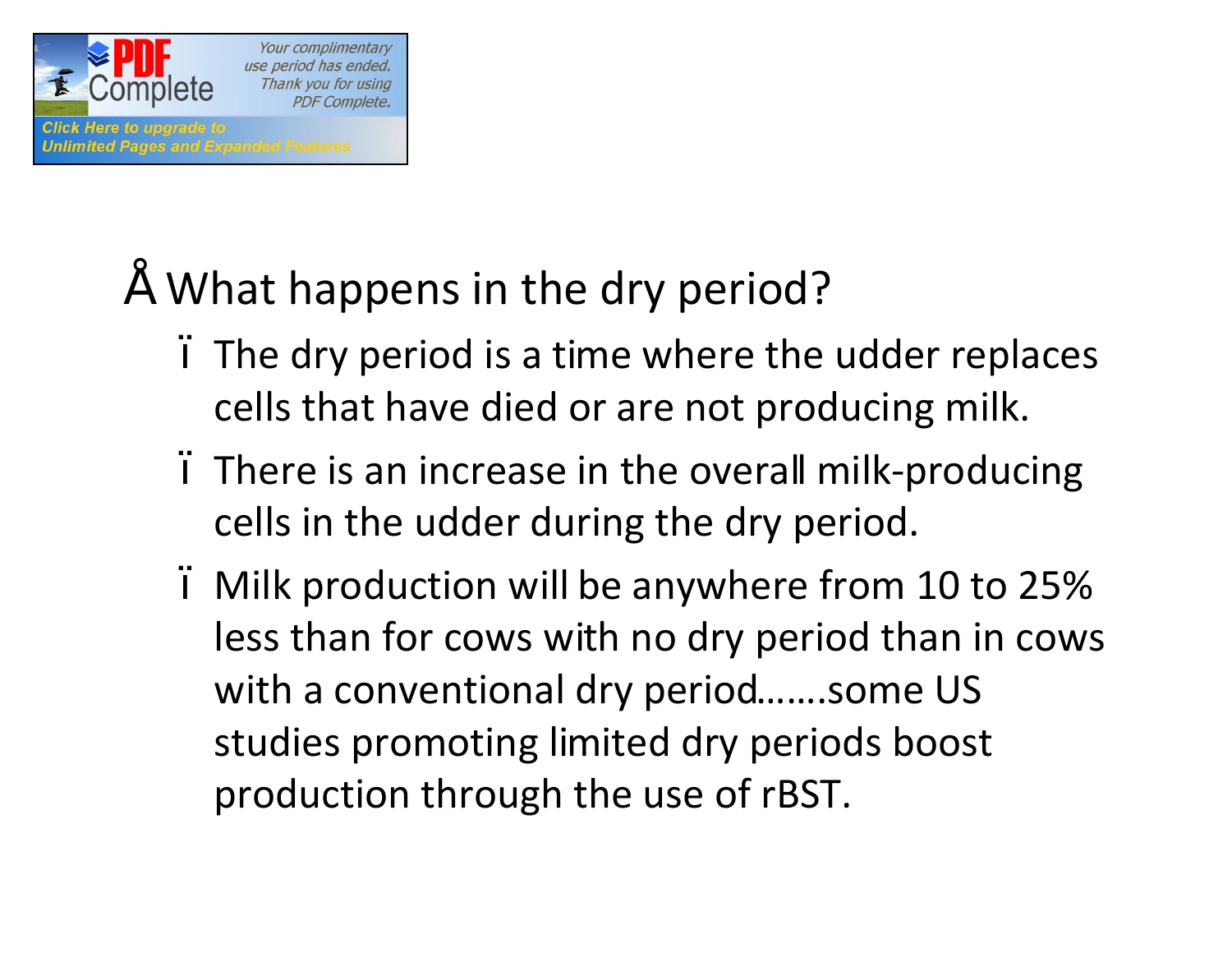

- The dry period:
	- There are management challenges in 60 day dry periods:
		- $\tilde{ }$  The drying off procedure is more difficult in higher producing cows;
		- Going through a conventional dry period means twitching rations up to 3 times (the short dry period eliminates the far off group);
		- Going through a conventional dry period often means moving to new social groups at least twice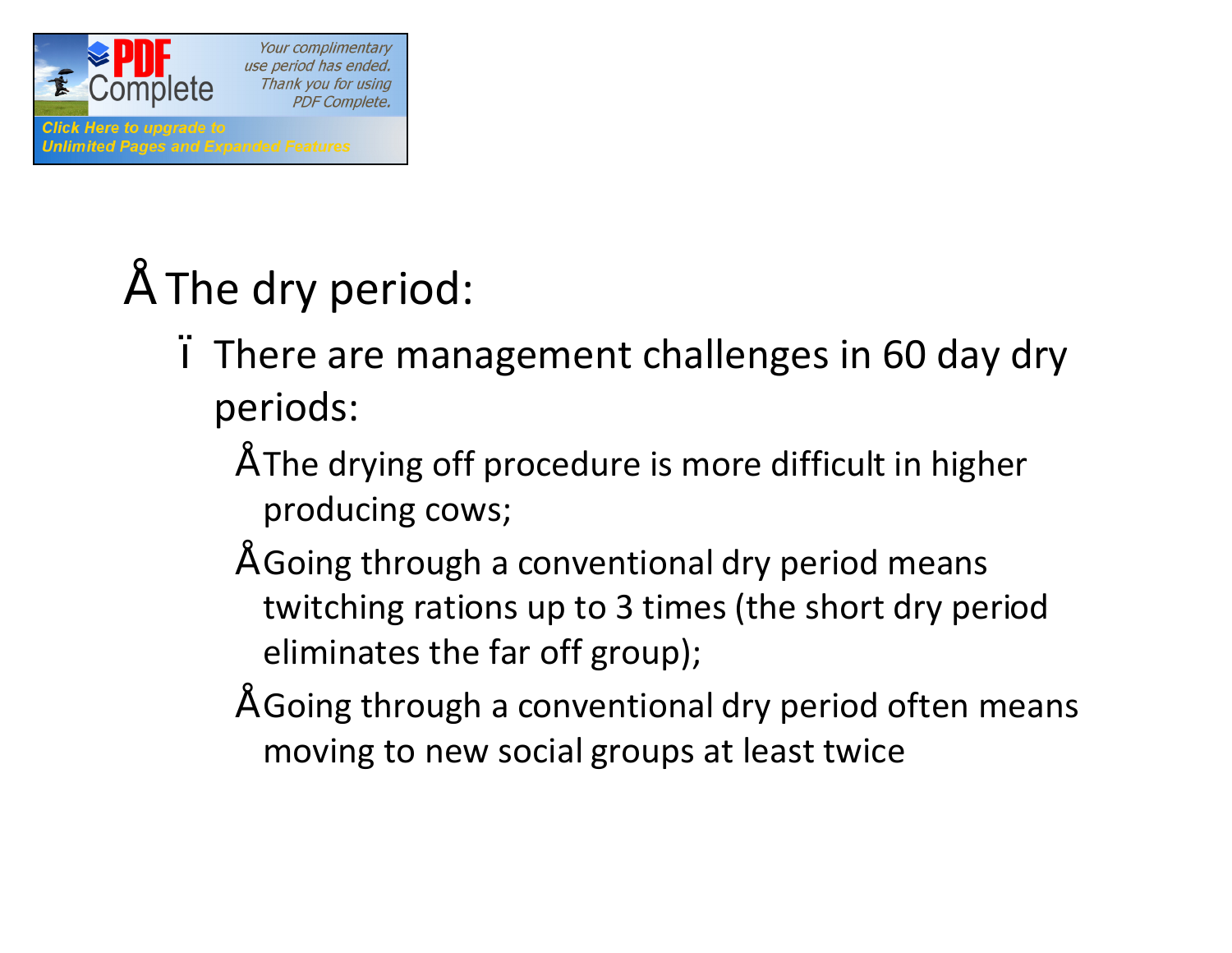

- Theoretical benefits of shorter (28-35 day) dry periods:
	- Better exploitation of higher end-of-lactation milk production.
	- Easier to dry off cows milking for longer.
	- Fewer ration changes-so fewer transition periods.
	- Better maintenance of dry matter intake (DMI).
	- Lowered risk of metabolic diseases.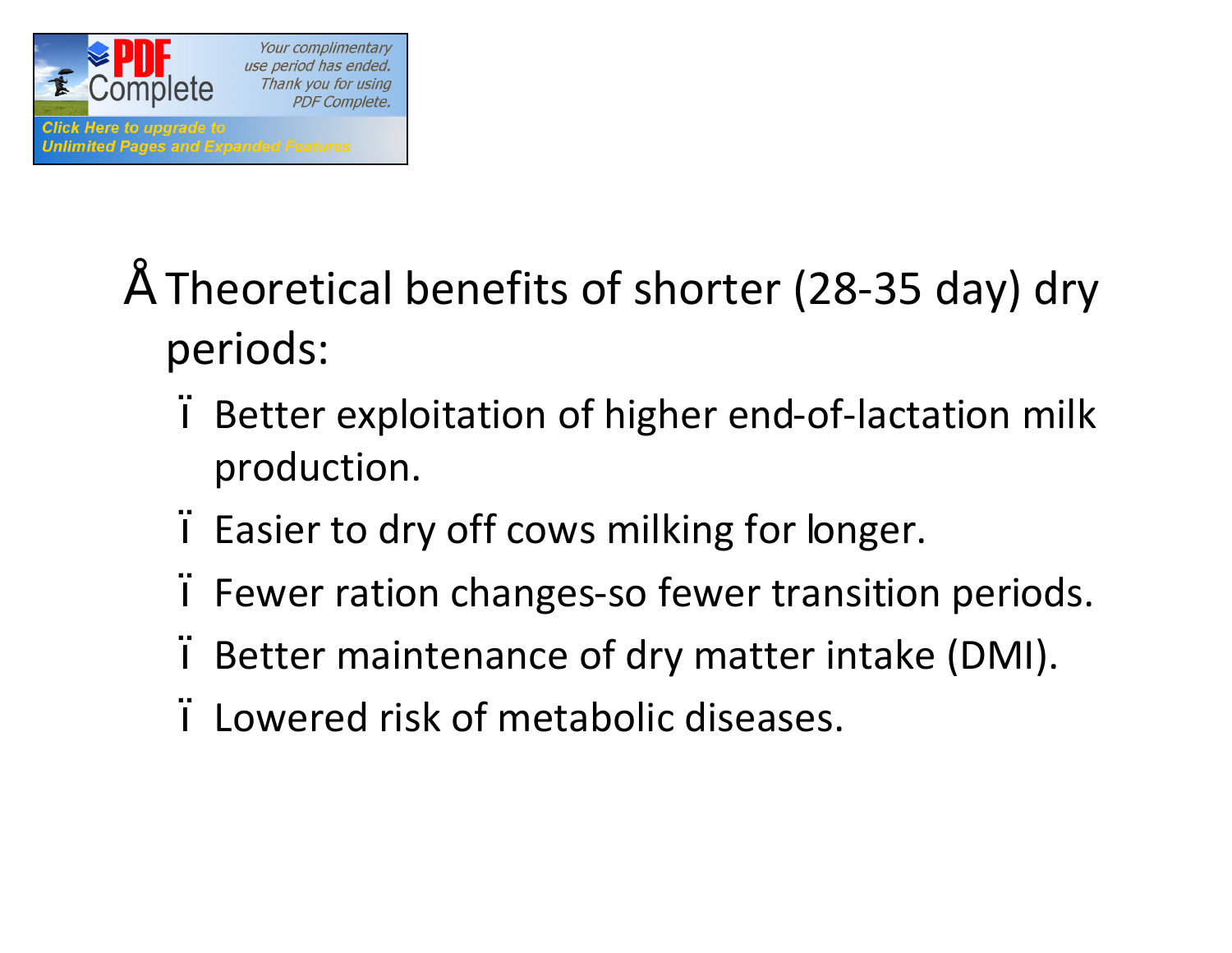

- Theoretical benefits of shorter (28-35 day) dry periods:
	- In the past 20 years, research into shorter dry periods has followed two paths:
		- Prospective/controlled trials
		- Assessment of production records (not as useful).
	- Neither approach is perfect so they only serve as guides to the benefits and dangers of shorter dry periods.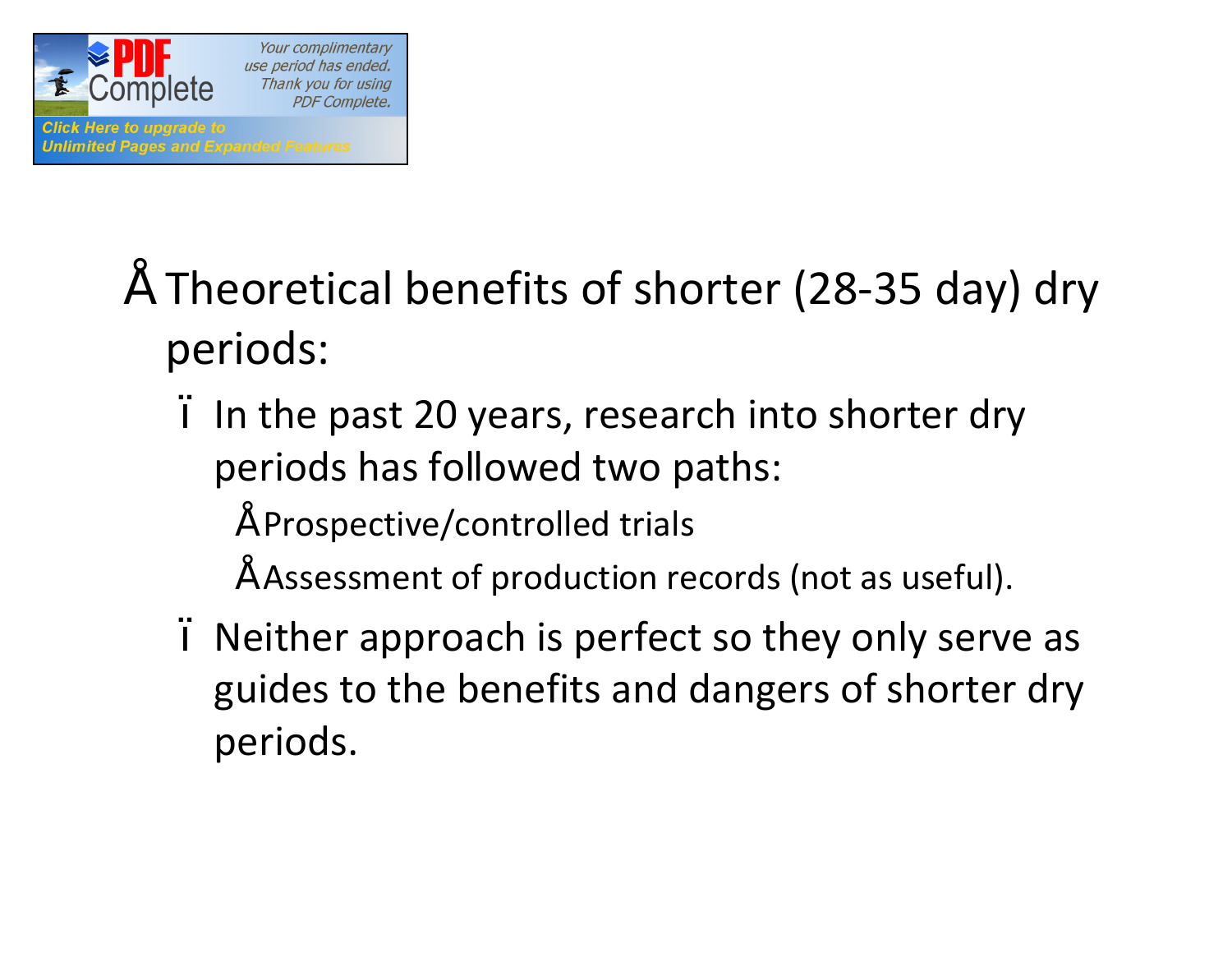

- If you can shorten the dry period, why not do away with the dry period entirely?
	- Cows are much less productive (up to 40% less) in the complete absence of a dry period.
	- Use of rBST can offset much of the production loss which combined with the extra days of production that would have been the dry period……..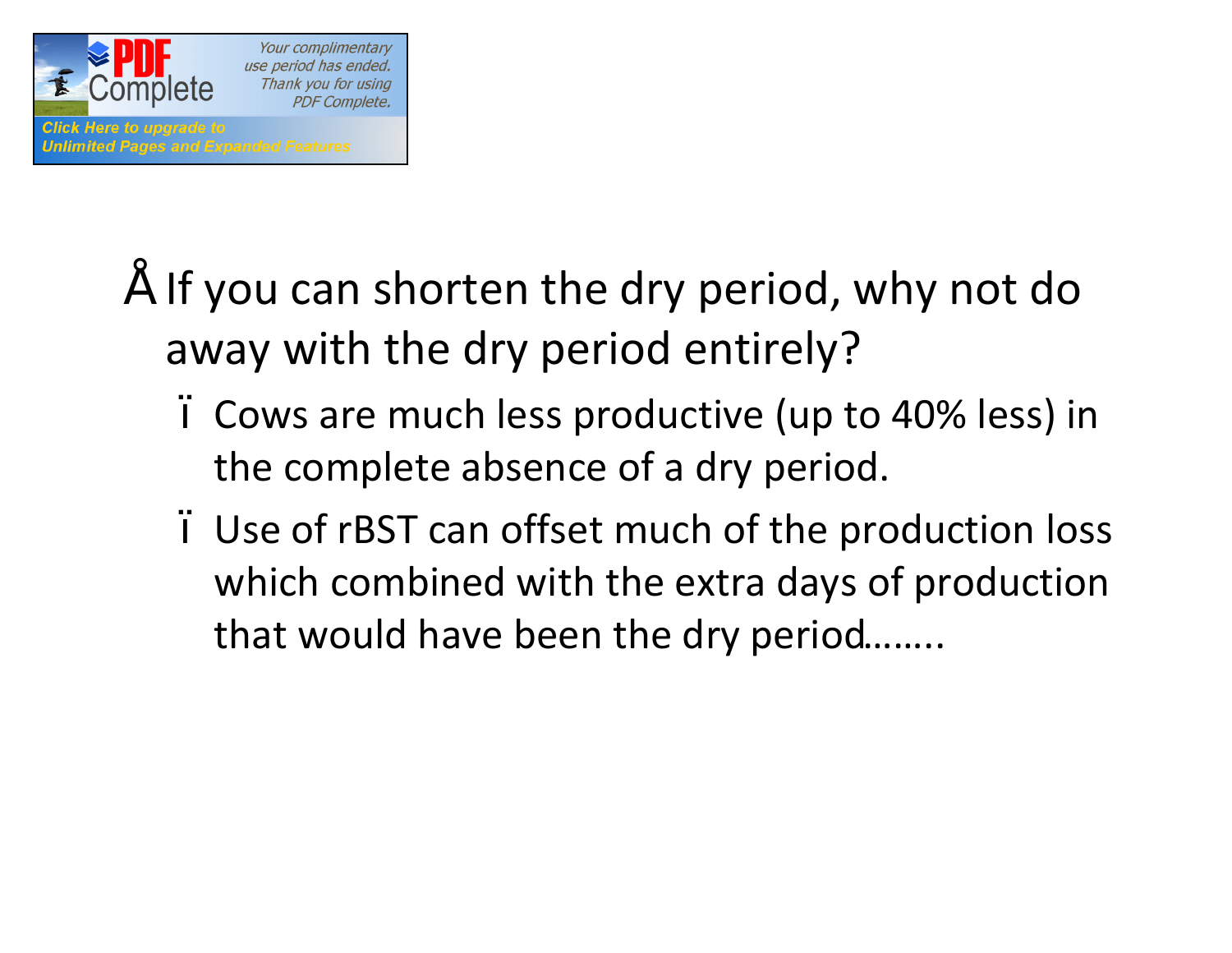

- So what is it about a shorter dry period that might be useful:
	- Only cows, not heifers, seem to benefit from shorter dry periods.
	- Cows with shorter dry periods are moved directly to the close up ration at drying off.
	- Shorter dry periods can reduce crowding in dry cow housing.
	- . Fewer dry cow groups?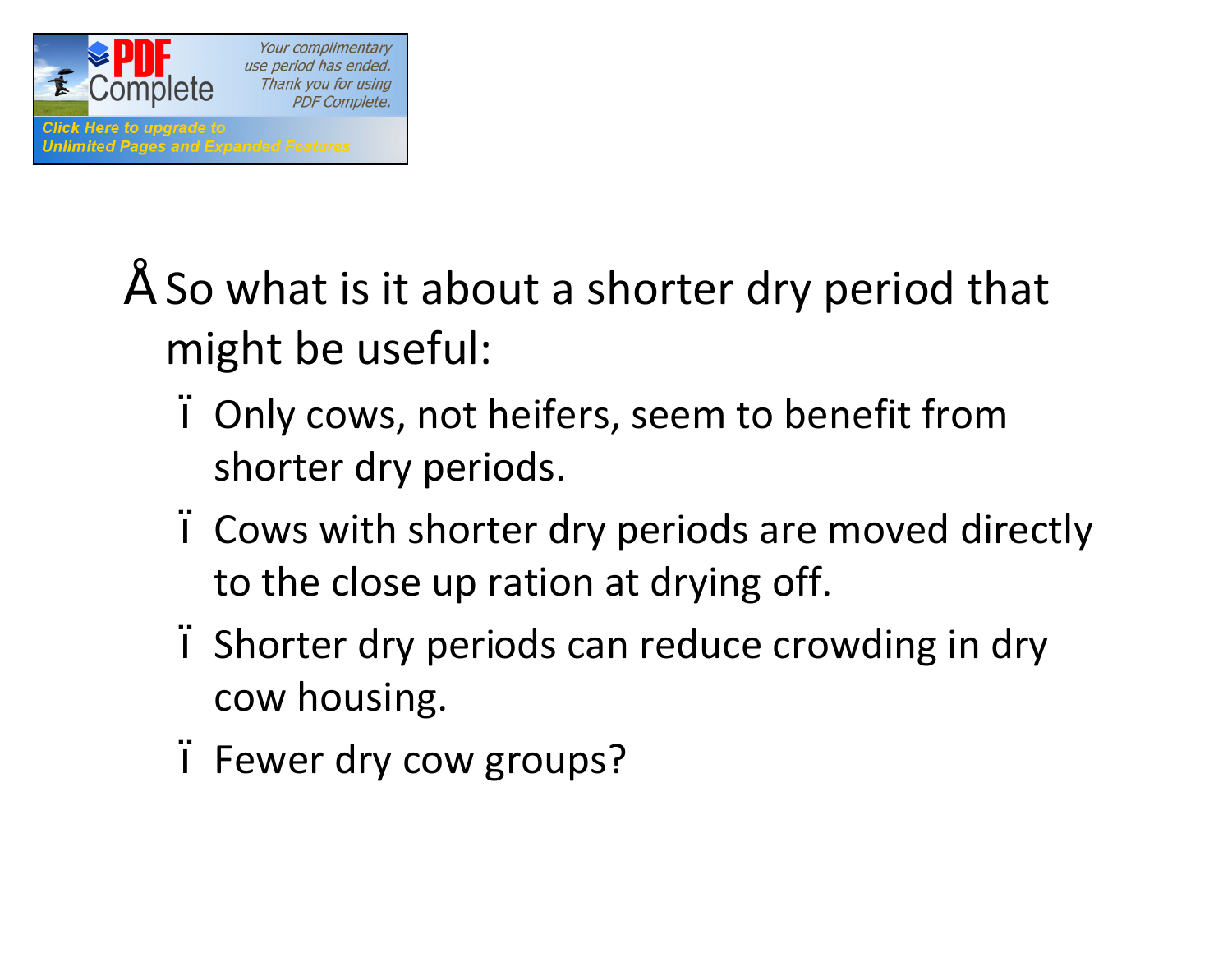

- So what is the length dry period might be useful:
	- Research studies have focused on 30 days as a good target for dry period length.
		- Studies comparing cows with 30 or 60 day dry periods show that *cows* with 30 day periods:
			- No production loss in the subsequent lactation;
			- . Have greater post-partum DMI;
			- Less loss in post-partum body condition.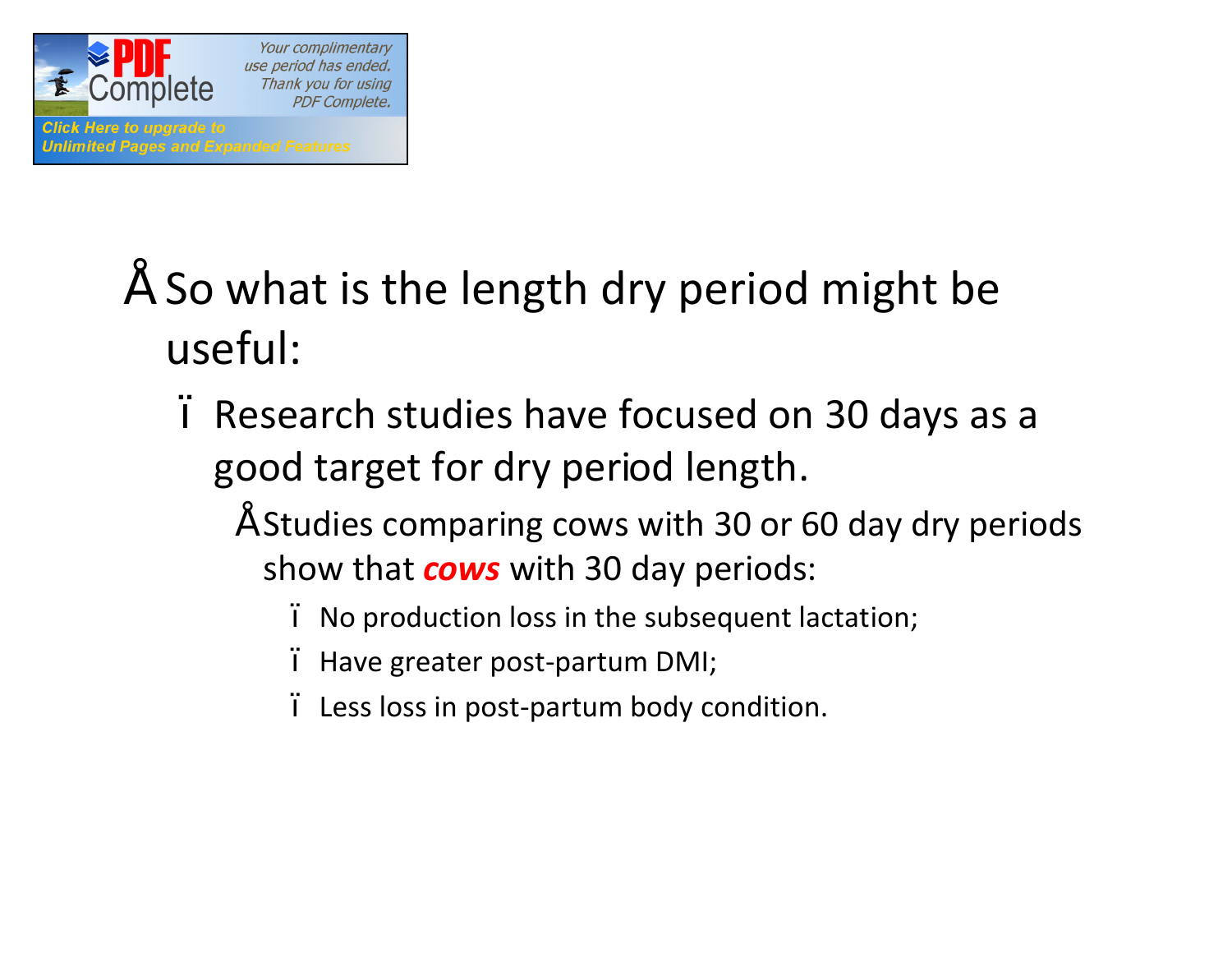

- So what is the length dry period might be useful:
	- In reality, the ability to plan for a 30 day dry period depends very much on how variable the dry periods in the herd are now……..how well are you hitting your current target.
	- There are downsides to going too short (<28 days) or too long (45 days)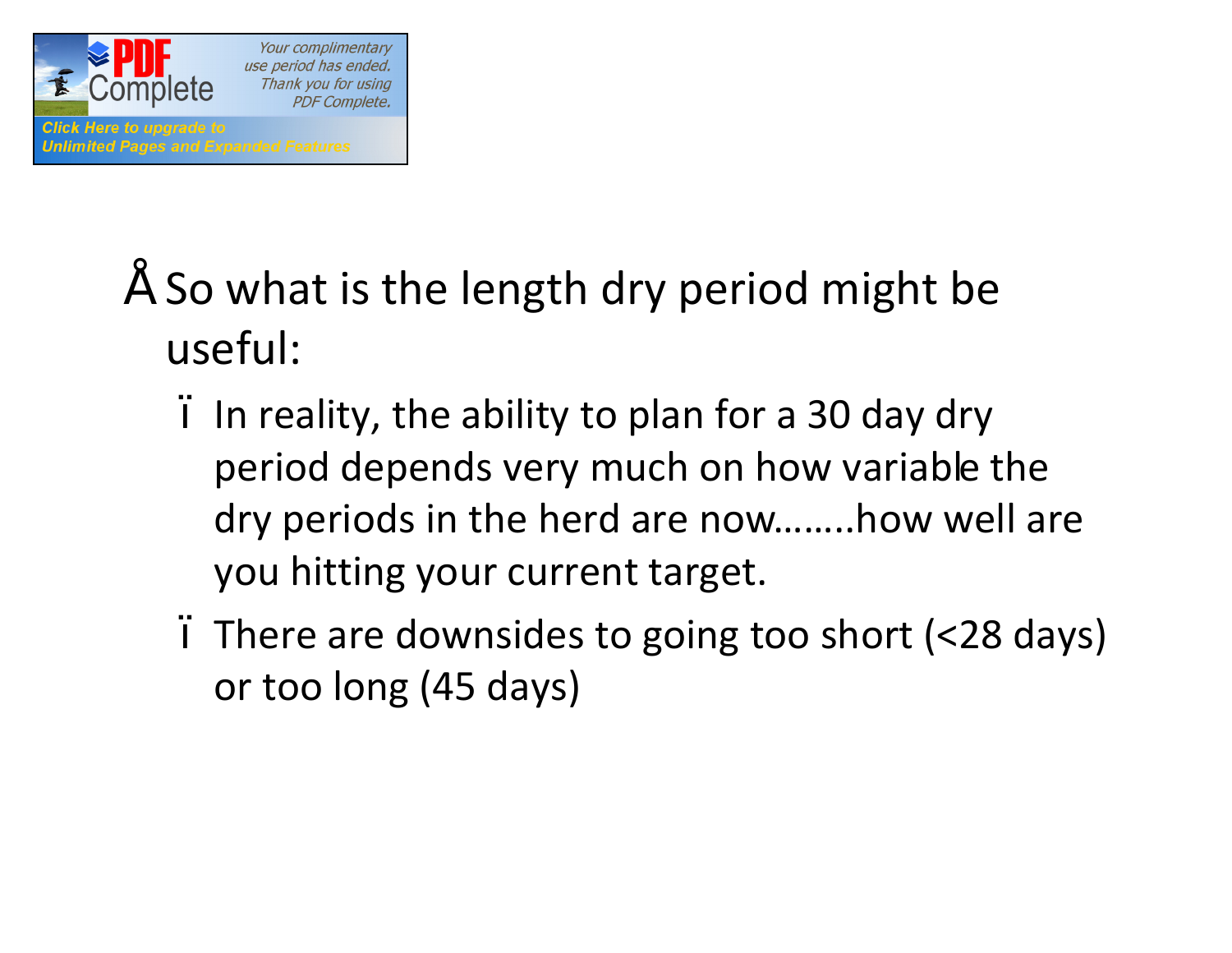

Click Here to uparad

**Unlimited Pages and** 

Your complimentary use period has ended. Thank you for using **PDF Complete.** 

ent to maximize production and health

D. E. Santschi\*', C. L. Girard', R. I. Cue', D. Pellerin<sup>4</sup>, D. M. Lefebvre<sup>1</sup>

Valacta, Ste-Anne-de-Bellevue, Qc, Canada<sup>1</sup>, Agriculture and Agri-Food Canada, Sherbrooke, Qc, Canada<sup>2</sup>, McGill University, Ste-Anne-de-Bellevue, Qc, Canada<sup>3</sup>, Université Laval, Québec, Qc, Canada<sup>4</sup>

> "Data were obtained from a previous study comparing effects of short (SDP; 35d dry; pre-calving ration only) and conventional DP (CDP; 60 d dry; dry-off ration until d-21 and 21d of pre-calving ration) management."

| DP length in a 21d of pre-calving ration management |                     |                 |                   |                   |                   |                 |     |        |           |  |  |  |  |
|-----------------------------------------------------|---------------------|-----------------|-------------------|-------------------|-------------------|-----------------|-----|--------|-----------|--|--|--|--|
|                                                     | $<$ 42d             | $43 - 49d$      | 50-56d            | $57-63d$          | $64 - 70d$        | >71d            | se. | P(DP)  | P(Parity) |  |  |  |  |
| N                                                   | 59                  | 63              | 112               | 107               | 48                | 163             |     |        |           |  |  |  |  |
| $d$ $drv$                                           | $36.2^{a}$          | $47.7^{\circ}$  | 54.8 <sup>c</sup> | 61.9 <sup>d</sup> | 66.3 <sup>d</sup> | $102.2^{\circ}$ | 3.3 | < 0.01 | 0.06      |  |  |  |  |
| Avg ECM<br>(kg/d)                                   | 29.5                | 32.5            | 31.9              | 30.9              | 31.5              | 31.2            | 1.0 | 0.62   | < 0.01    |  |  |  |  |
| Ketosis (%)                                         | 11.7 <sup>a</sup>   | $31.3^{\circ}$  | $31.9^{b}$        | $37.1^{\circ}$    | $35.4^{b}$        | $38.9^\circ$    | 7.8 | 0.07   | 0.04      |  |  |  |  |
| RP(%)                                               | $34.8^{b}$          | $15.3^*$        | 12.1 <sup>a</sup> | $13.4^*$          | $8.2^{a}$         | $8.5^{a}$       | 91  | 0.09   | 0.33      |  |  |  |  |
| TCI                                                 | $-756$ <sup>*</sup> | 10 <sup>6</sup> | $178^{bc}$        | $164^{bc}$        | 49 <sup>c</sup>   | $23^{\circ}$    | 202 | < 0.01 | 0.82      |  |  |  |  |

| DP length in a 35d of pre-calving ration management |                   |                |                   |                  |     |        |           |  |  |  |
|-----------------------------------------------------|-------------------|----------------|-------------------|------------------|-----|--------|-----------|--|--|--|
|                                                     | < 28d             | 29-35d         | $36-42d$          | >43d             | se  | P(DP)  | P(Parity) |  |  |  |
| N                                                   | 100               | 132            | 106               | 74               |     |        |           |  |  |  |
| d drv                                               | $22.3^{a}$        | $32.0^\circ$   | $38.6^\circ$      | $56.2^{d}$       | 12  | < 0.01 | 0.79      |  |  |  |
| Avg ECM<br>(kg/d)                                   | $29.8^{a}$        | $31.8^{b}$     | $32.5^{b}$        | $31.5^{b}$       | 0.7 | < 0.01 | < 0.01    |  |  |  |
| Ketosis $(%)$                                       | $7.3^{2}$         | $26.2^{\circ}$ | $15.7^{b}$        | $26.9^{b}$       | 7.6 | < 0.01 | 0.02      |  |  |  |
| RP(%)                                               | 31.0 <sup>c</sup> | $18.7^{bc}$    | $13.4^{ab}$       | 8.1 <sup>2</sup> | 6.6 | < 0.01 | 0.05      |  |  |  |
| <b>TCI</b>                                          | $-256^a$          | $64^{\circ}$   | 247 <sup>bc</sup> | 446°             | 132 | < 0.01 | 0.03      |  |  |  |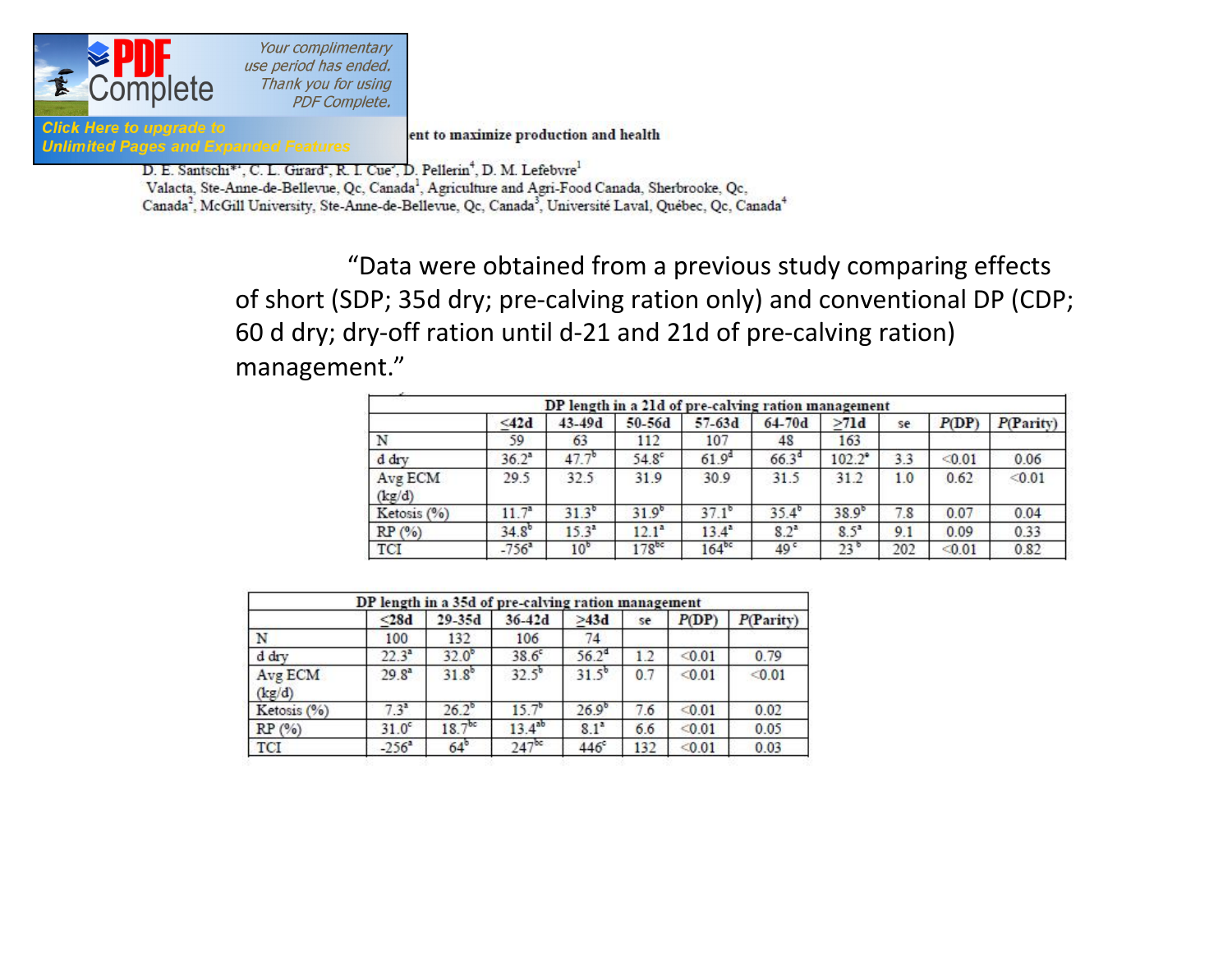

**Unlimited Pages and Expanded Features** 

Your complimentary use period has ended. Thank you for using **PDF Complete.** 

ent to maximize production and health

D. E. Santschi\*', C. L. Girard', R. I. Cue', D. Pellerin<sup>4</sup>, D. M. Lefebvre<sup>1</sup> Valacta, Ste-Anne-de-Bellevue, Qc, Canada<sup>1</sup>, Agriculture and Agri-Food Canada, Sherbrooke, Qc, Canada<sup>2</sup>, McGill University, Ste-Anne-de-Bellevue, Qc, Canada<sup>3</sup>, Université Laval, Québec, Qc, Canada<sup>4</sup>

> Within the *conventional dry period group*, the actual length of the dry period had no impact on milk production. A dry period of m42d tended to lower the number of c ows with ketosis and increased the number of cows with retained placenta (RP) compared to the other DP lengths *.* Pregnancy rate was lower in cows that were dry for more than 57 days .

Within the *short dry period group*, a dry period of less than 28d increased risk of RP and decreased milk production but decreased the risk of ketosis compared to DP<sup>-29d.</sup> Increased incidence of early calvings was also observed in this group (P<0.01*).* 

**Results suggest no beneficial effect for longer than 56d DP when** a strategy of 21d of pre -calving ration is used. With a management of 35d of pre -calving ration, a minimal DP of 29d is required to maximize milk yield and facilitate transition.+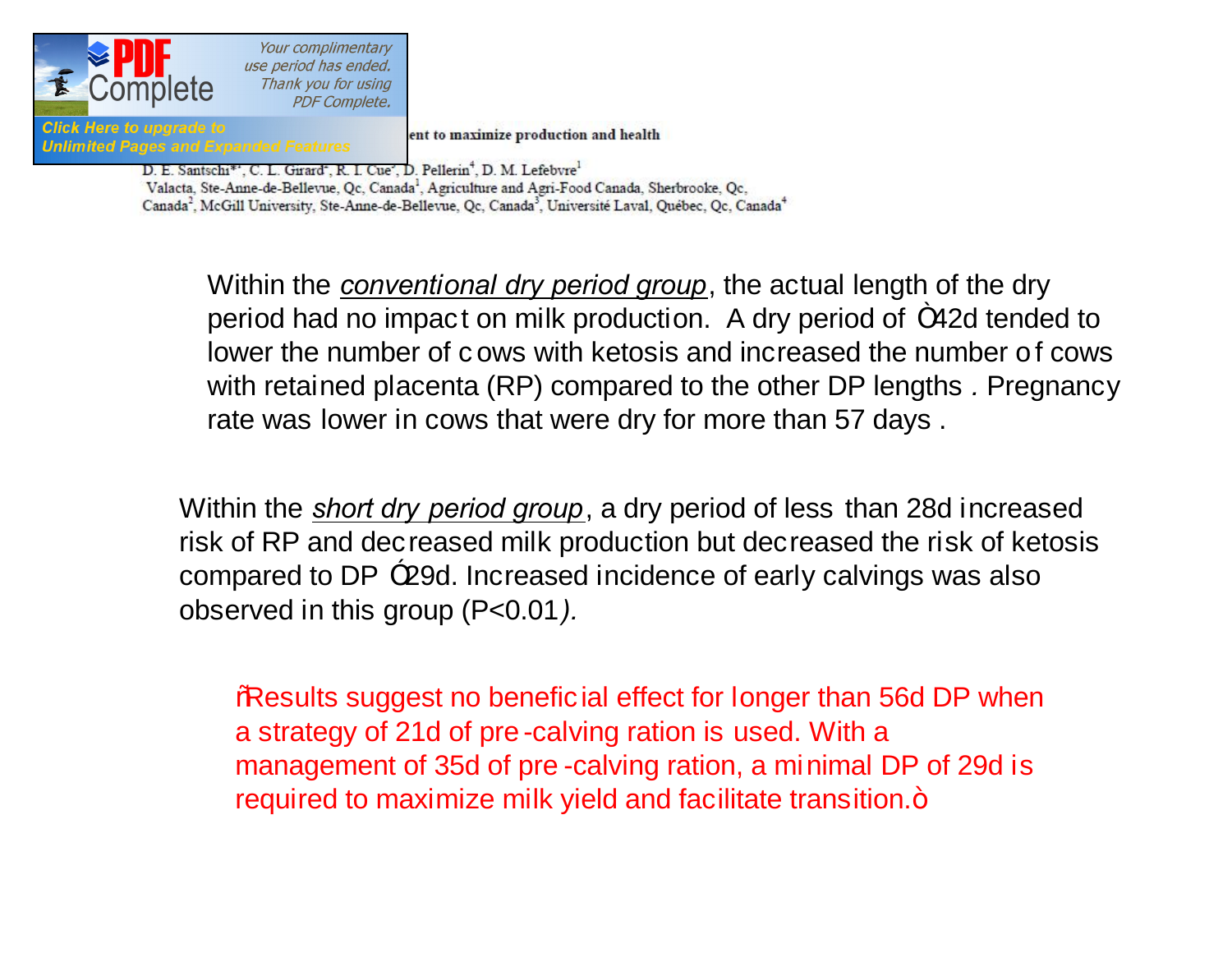

### Unlimited Pages and Expanded Features<br>**TRANSITION IN TRANSITY OW INDEX TM**

A Transition Cow Index<sup>TM</sup> (TCI) has been developed to objectively monitor the performanc e of fresh cows. TCI uses the DHIA data fr om the previous lactation in an equation to predi ct performance at the first test day of the new lactation, compares actual performance to that pr edicted, and the difference is TCI.

> **Ken Nordlund,** *DVM Department of Medi cal Sciences, University of Wisconsin, Madison, Wisconsin 53706*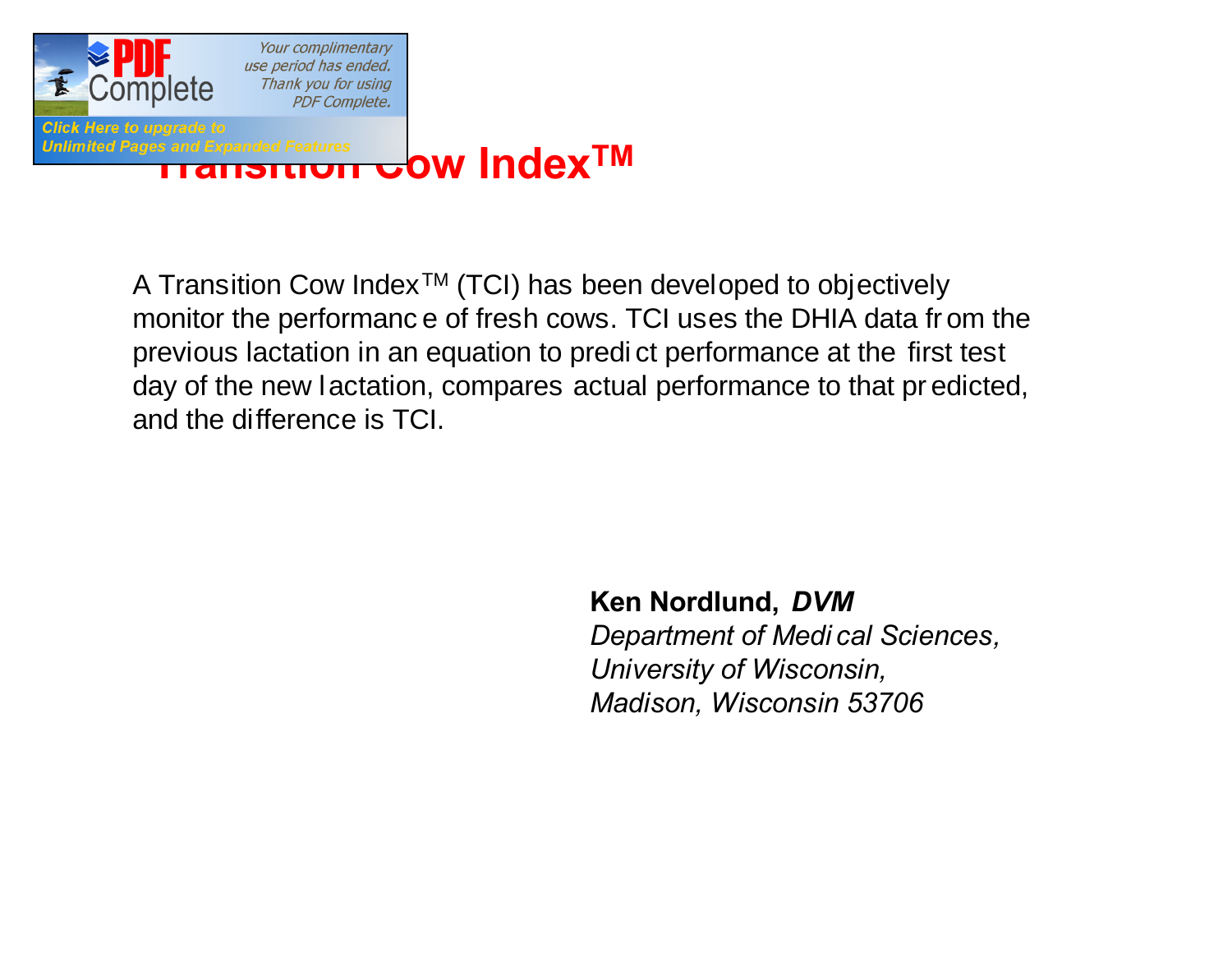

Your complimentary use period has ended. Thank you for using **PDF Complete.** 

#### y Period Length?\*

**Unlimited Pages and** 

K. K. Grummer and K. K. Rastani Department of Dairy Science University of Wisconsin, Madison 53706

> % Ultimately, the decision to shorten or eliminate the DP becomes a question of economics. Profitability of decreasing days dry will depend on milk yield and composition during the extra days of milking and the subsequent lactation, colostrum quality and calf survival, incidence of metabolic disorders and disease, reproductive performance, herd level effects, and management fac tors such as labor and housing costs. There is a growing body of literature on the effect of DP l ength on milk yield, but information on other affec ted parameters is limited or nonexistent.+

**%** Sows with longer calving intervals and older cows may be more likely to avoid negative effects of shortening dry periods on subsequent milk yield.+

> J. Dairy Sci. 87:(E. Suppl.):E77-E85 © American Dairy Science Association, 2004.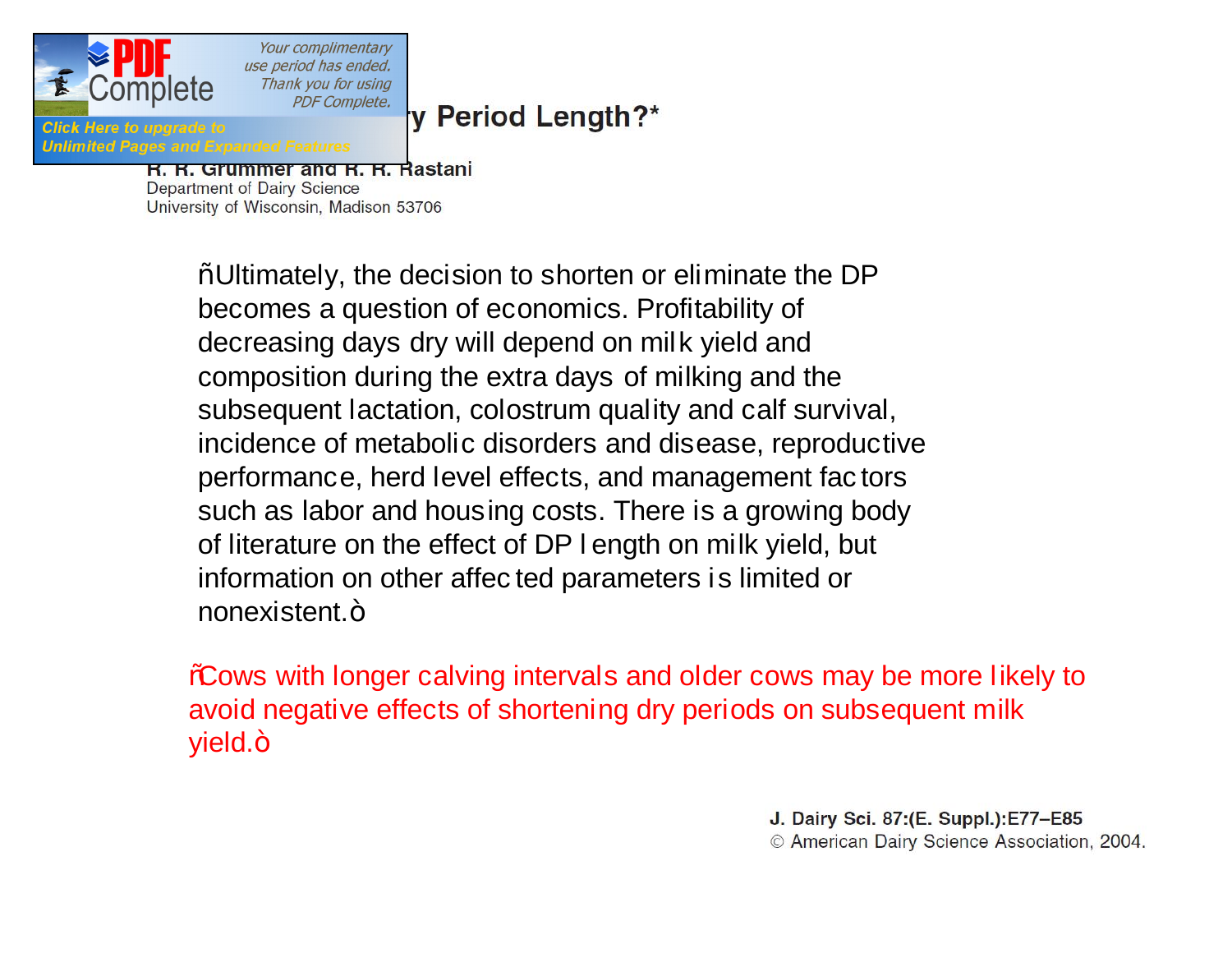

### Unlimited Pages and Expanded Features<br>SHOTTENED TY PETIODS: Research and Recommendations

"All cows or herds may not be ideal candidates for a shortened dry period. Excellent management and rec ord keeping is important for appropri ate evaluation. There is some data to indicate herds with short calving intervals are more likely to experience reduced milk production in the subsequent lactation when shortening the dry period. $+$ 

> "Herds with a high twinning rate must be cautious if implementing a shortened dry period because c ows with twins calve eight to 10 days sooner.+

"Overall, we recommend herds consider a reduction to a 40-day dry period followed by an evaluation prior to implementation of a 30-day dry period.+

> Ric Grummer Professor Dairy Science Department University of Wisconsin – Madison 2007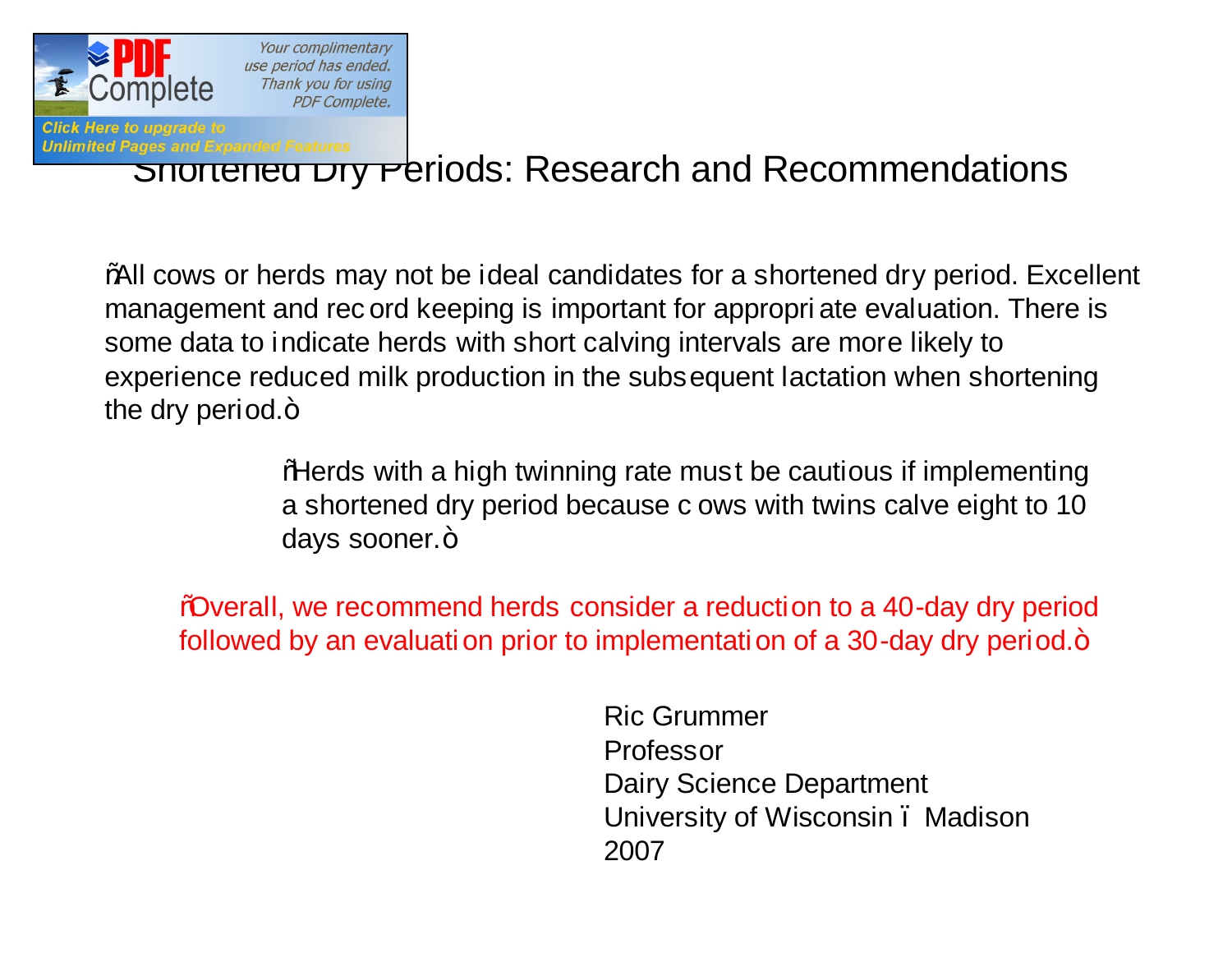

### • Take home messages:

- This is a controversial topic with not a lot of agreement, except:
	- Heifers do **not** benefit from nor are they more productive if they have a dry period shorter than 50 days after their first lactation. They will be less productive in their second lactation.
	- Something like a 30 day dry period might be an ideal alternative to a 60 day target (aim for 35 days).
	- Short dry periods do not necessarily improve productivity but they permit fewer feed changes.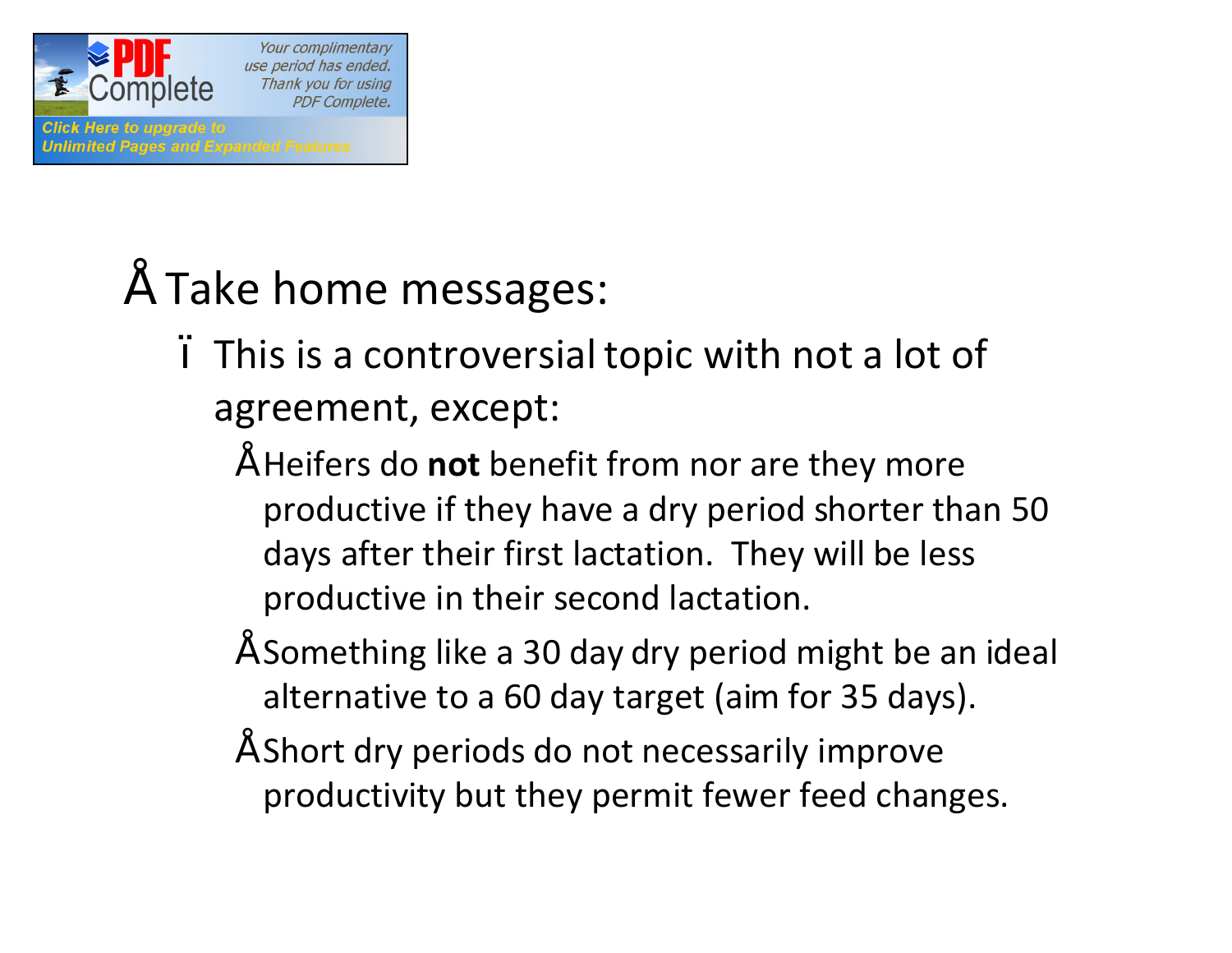

- Take home messages:
	- This is a controversial topic with not a lot of agreement, except:
		- Missing the target will get you into trouble (what trouble depends on how you miss).
		- Whatever your target, dry periods that are shorter than 30 days, or are 42-45 days or are longer than 60-70 days cause greater problems.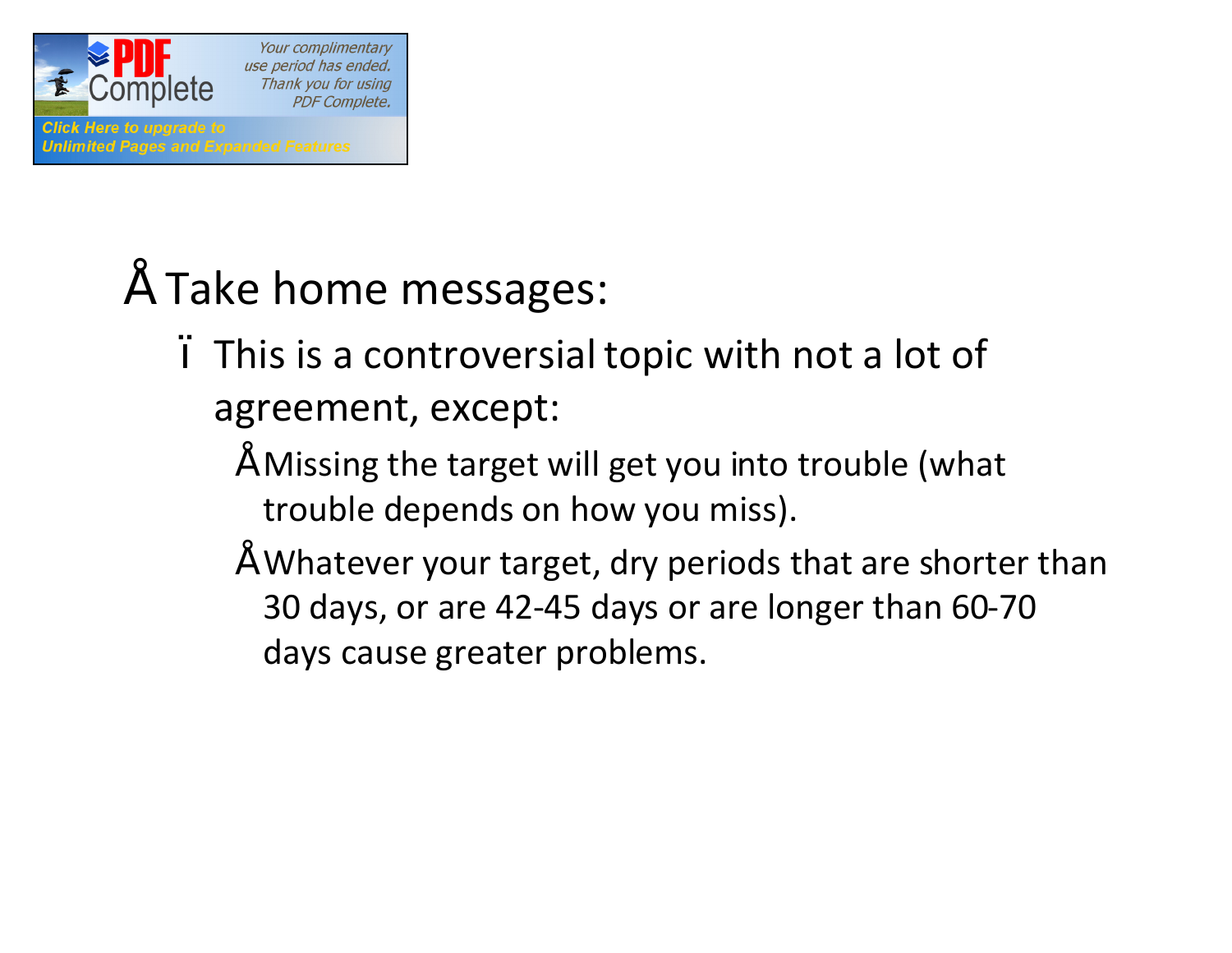

### • Take home messages:

- This is a controversial topic with not a lot of agreement:
	- Studies are often completed by examining production records. In these studies, cows will longer or shorter dry periods didn't have those dry periods planned out. The conclusions may not apply to situations with planned dry periods
	- Studies may only look at part of the lactation (say, 60 day milk) or have >2x milking or may have estrogen use at dry off or may have rBST use.